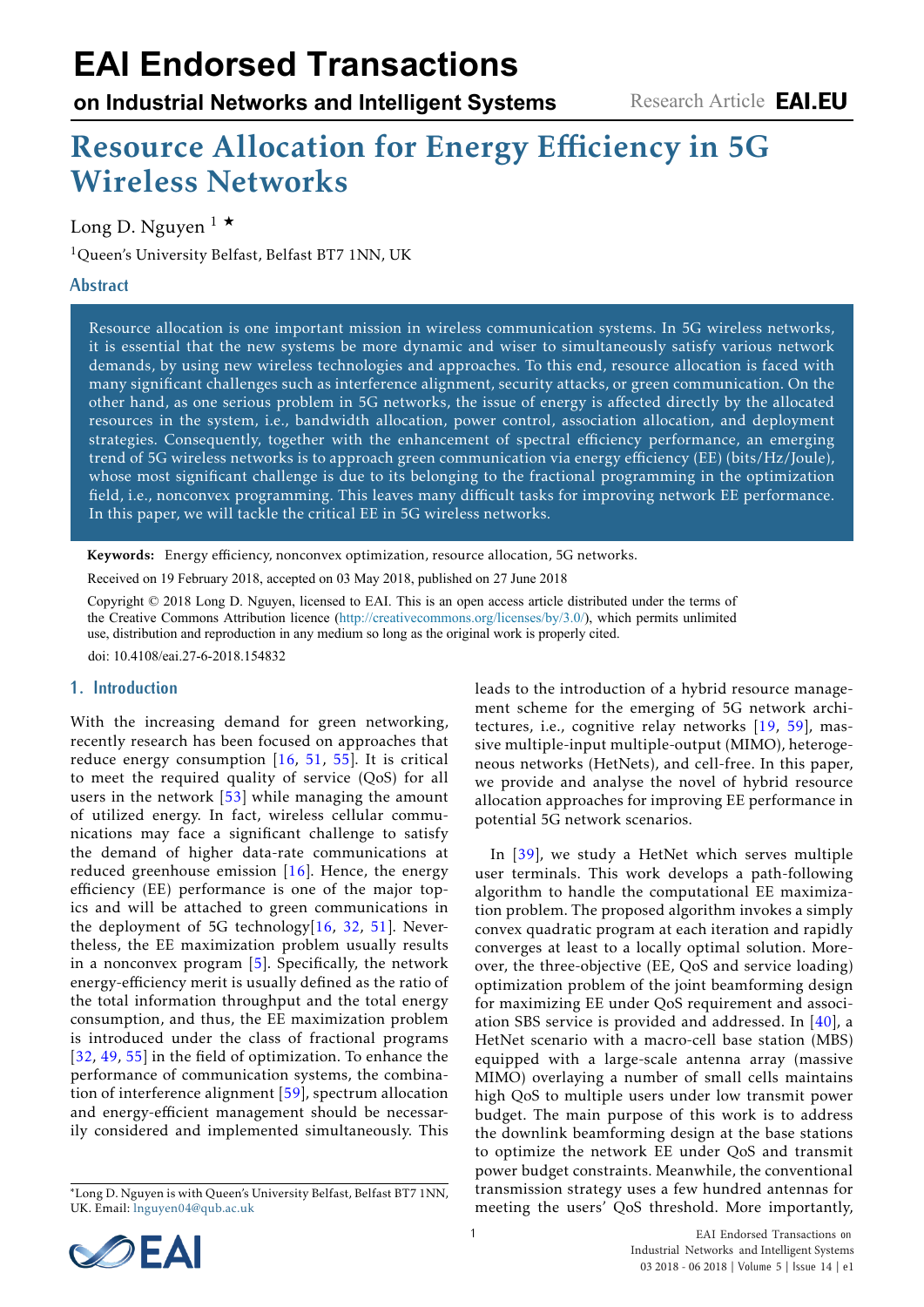we demonstrate that the overall network EE does not increase in the number of BS antennas. In [\[36,](#page-6-7) [37\]](#page-6-8), the downlink of a cell-free massive MIMO network has considered for the responsibility of green communications in terms of the total EE. A critical issue, which is proportional to the number of access points (APs), suggest very high power consumption in deploying cellfree networks. To overcome the obstacle, in  $[37]$ , a pathfollowing power control algorithm using zero-forcing precoding is proposed to maximize the network EE of cell-free massive MIMO under the backhaul power consumption and the imperfect channel state information. In  $[31, 42]$  $[31, 42]$  $[31, 42]$ , we consider the problem of maximizing EE in single-cell and multi-cell massive MIMO under users' QoS constraints and a limited power budget of transmission. Under such an environment [\[10,](#page-5-5) [47,](#page-6-10) [54\]](#page-6-11), massive MIMO system provides favorable propagation characteristics and deterministic channels' eigenvalue distribution behavior. In the earlier work [\[31\]](#page-5-4), a lowcomplexity zero-forcing (ZF) beamforming [\[56,](#page-6-12) [58\]](#page-6-13) is to perform well to serve a smaller number of users with a large array of low-power transmit antennas. In the latter work [\[42\]](#page-6-9), massive MIMO can schedule its service for serving many users as possible by the fractional time transmission, and thus, a sufficient number of users are served in one of time fractions.

#### **2. Energy efficiency in small cell with user association**

HetNets have recently been considered as a solution for supporting the unprecedented data increase and consistent QoS within the 5G wireless networks [\[2,](#page-5-6) [20,](#page-5-7) [29\]](#page-5-8). Due to the scarcity of frequency resources and exponential increase of terminal devices in cellular network, the spectrum must be shared between the SBSs and the MBS to serve many users simultaneously [\[9,](#page-5-9) [46\]](#page-6-14). As a result, a critical challenge of the alignment intra- and inter-tier interference should be effectively addressed for the successful deployment of HetNets.

On the other hand, due to a serious ecological and economical concern  $[14]$ , the amount of power consumption in hardware and infrastructure significantly increases for operating numerous base stations in Hetnets. As a result, one of most important merit in deploying 5G HetNet systems is the network EE performance in terms of bits per Joule [\[7,](#page-5-11) [23\]](#page-5-12). In terms of EE, BSs are the largest energy consumer since they consume not only the power for data transmission, but also the power required to activate radio frequency (RF) circuits of BSs. Therefore, optimizing EE performance for downlink transmission in HetNets has attracted a lot of research interest recently and mixed deployment of HetNets has been shown to have a higher EE. To save the HetNets energy, some actice/sleep regimes for conventional HetNets and massive MIMO HetNets were

<span id="page-1-0"></span>

**Figure 1.** The average EE performance versus per-user QoS threshold. Circle cell structure with radius 250 m is setup with a MBS equipped with 10 antennas at centrally coverage network, 4 SBSs equipped with 2 antennas and 14 singleantenna users randomly distributed. Other simulation parameters are as follows: carrier frequency  $= 2$  GHz, Bandwidth  $= 10$ MHz, transmit power of MBS and SBSs  $= 43$  dBm and 30 dBm, path-loss of MBS and SBS  $128.1 + 37.6 \log_{10} R$  dB and 140.7 + 36.7 log<sub>10</sub>R dB (R in km), noise power density −174 dBm/Hz.

proposed in [\[3,](#page-5-13) [4,](#page-5-14) [28,](#page-5-15) [51\]](#page-6-0). It is importantly noted that the maximizing EE performance does not try to minimize the beamformer power since EE merit is a ratio of the network sum-rate and the total power consumption. In fact, the beamforming design for the EE must be more complicated than conventional beamforming design with minimizing the beamforming power subject to the users' QoS throughput (see e.g. [\[30,](#page-5-16) [57\]](#page-6-15) and references therein).

In our work  $[38]$ , we use a novel group sparsity of weighted  $\ell_1$ -norm corresponding to switching-off SBSs and associated users for joint linear precoder design in EE maximization problem. The Dinkelbachtype algorithms [\[13\]](#page-5-17) of fractional programming is used as the main approach for obtaining computational solutions of EE maximization  $[17, 52, 55]$  $[17, 52, 55]$  $[17, 52, 55]$  $[17, 52, 55]$  $[17, 52, 55]$ . From the considered HetNet scenario in [\[39\]](#page-6-5), we propose a novel computational algorithm for maximizing EE via a convex quadratic program at each iteration under threeobjective (EE, QoS and BS service loading) optimization. Therein, the EE performance is improved, the QoS requirement per user is guaranteed, and service loading refers to the number of served users at BSs is optimized.

In Fig. [1,](#page-1-0) the EE performance is analysed under the impact of the QoS requirement in a scenario of HetNet with the deployment of one MBS and multiple SBSs. Power minimization, sum-rate maximization and an EE maximization approach with the optimal BS uploading scheme are employed. The EE performance

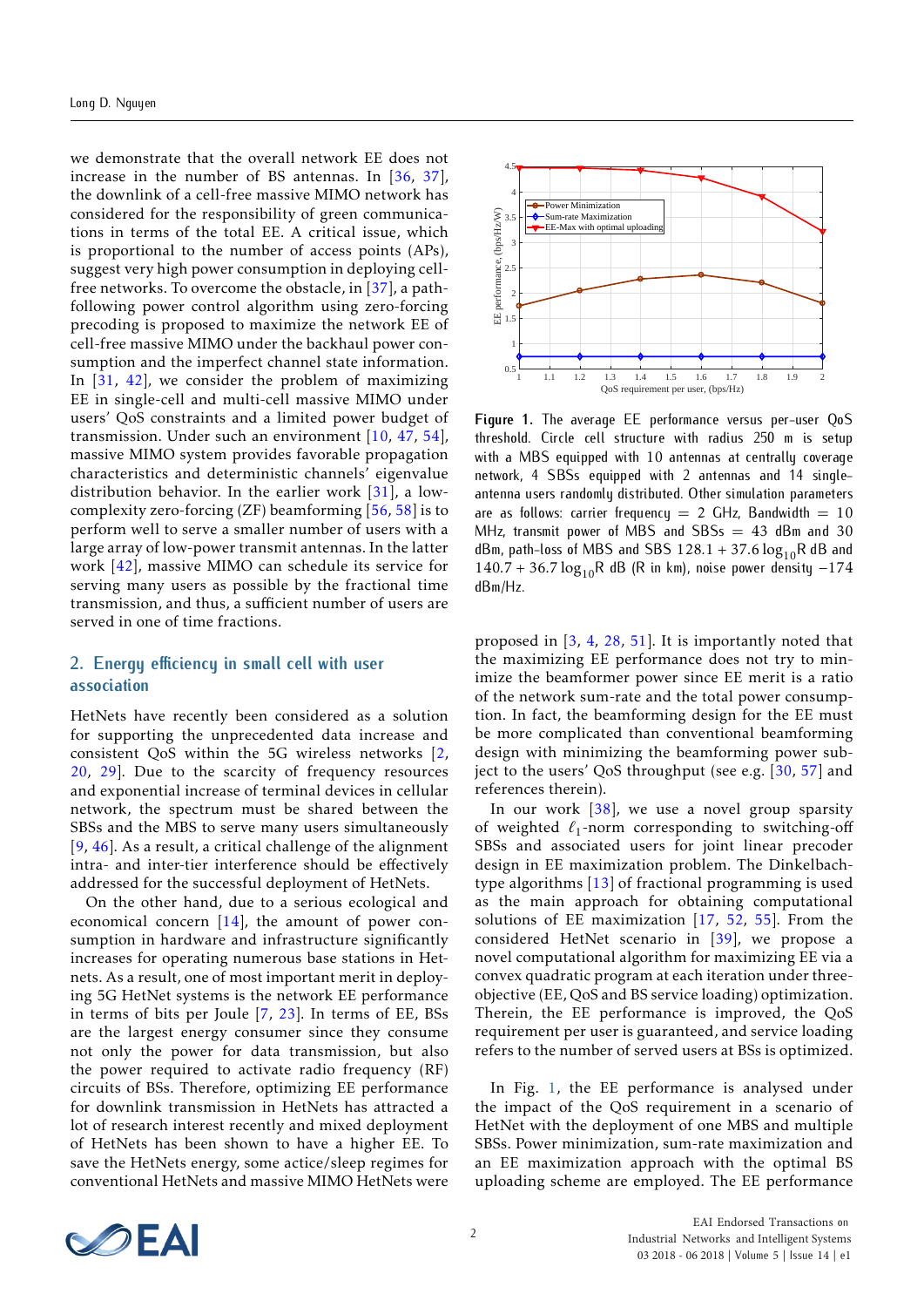of the proposed approaches significantly outperforms compared to other schemes. Interestingly, the specific value of Qos requirement of 1*.*6 bps/Hz is an optimal QoS threshold for power minimization and the EE optimization approach. Also from Fig. [1,](#page-1-0) the sum-rate maximization scheme is not a good approach in terms of EE.

## **3. Energy Efficiency in small cell and massive MIMO**

Massive MIMO [\[27,](#page-5-19) [47\]](#page-6-10) and small cell networks [\[22\]](#page-5-20) have been visualized as two emerging technologies of 5G communication networks with the promise to provide a 1000-fold increase in network capacity. More importantly, a combination of two technologies, which have attracted considerable research interest [\[21,](#page-5-21) [48\]](#page-6-18), will bring enormous benefits by the resonance of the advantages of two systems. In a such scenario, the massive MIMO MBS located at the network center serves macrocell-users (MUEs) while the SBSs serve smallcell-users (SUEs) which are located in the MBS coverage. Normally, the MUEs present users with high mobility and SUEs assign users with static and low mobility. Similar to conventional HetNets, interferences is still a major problem in massive MIMO HetNets which leave many challenges for researchers [\[12,](#page-5-22) [15\]](#page-5-23). However, besides the benefits of massive MIMO, the beamforming design, which involves a large-scale size of beamformer, leads to the dramatically high computational complexity.

On the other hand, EE performance has been designed for 100-fold increase as a requirement in 5G communication systems [\[8,](#page-5-24) [25,](#page-5-25) [60\]](#page-6-19). However, in massive MIMO HetNets, the use of low power largescale antennas at MBS and the higher channel gain by SBSs coverage offers better QoS; however, both MBS and SBSs consume a large amount of power including transmission and non-transmission powers, which are proportional to the number of their antennas and the number of SBSs. Unfortunately, the objective EE functions in massive MIMO HetNets [\[40\]](#page-6-6) may not belong to the classical of fractional programming, i.e., the ratios of concave and convex functions [\[60\]](#page-6-19). Therefore, the Dinkelbach's procedure does not provide an easy way to find its solution for a difficult nonconvex EE optimization problem. To tackle this issue, the separation of beamforming phases for network EE of HetNets were proposed in [\[18\]](#page-5-26). In the first phase, the energy-efficient MBS beamforming is implemented with the interference constraint to the SUEs. In the later phase, the energy-efficient SBS beamforming is carried out with ignoring the interference caused by the MBSs. In  $[45]$ , the nonconvex problem come from each Dinkelbach's iteration for the SBSs is obtained by D.C. (difference of two convex functions) algorithms

<span id="page-2-0"></span>

**Figure 2.** The EE performance versus the number of MBS antennas in a scenario of massive MIMO HetNets. Circle cell structure with radius 1000 m is setup with a centrally located MBS equipped with large-scale antennas, 6 SBSs equipped with 4 antennas and *>* 30 single-antenna users randomly distributed. Other simulation parameters are as follows: carrier frequency  $=$ 2 GHz, Bandwidth  $= 10$  MHz, MBS and SBSs transmission power = 46 dBm and 30 dBm, path-loss model of MBS and SBS  $128.1 + 37.6 \log_{10} R$  dB and  $140.7 + 36.7 \log_{10} R$  dB (R in km), noise power density −174 dBm/Hz. The throughput threshold per user is 4 Mbps.

[\[26\]](#page-5-27) while the interference terms of MUEs must lower than a given threshold. In  $[40]$ , a massive MIMO HetNet, which provides a large-scale antenna array MBS overlaying multiple small antenna arrays SBSs, serves multiple MUEs and SUEs. The main aim of this work is to design beamformers at both the MBS and SBSs for EE maximization problem under the users' QoS constraints and power budget. Avoiding the restrict of Dinkelbach's computationally iterations, we developed some novel path-following computational algorithms which transform the nonconvex problem to a simpler form of convex problem and at least converge to a locally optimal solution. Under different scenarios, simulations in  $[40]$  show that the network EE performance significantly enhances by efficient control of the number of the MBS antennas and the deployment of SBSs in massive MIMO HetNets.

In Fig. [2,](#page-2-0) we investigate the impact of the number of MBS antennas to the EE performance in a scenario of massive MIMO HetNet. Zero-forcing inter-MUE and MBS and inter-SUE interference beamforming (MZF), adaptively suppressed co-interference based beamforming (AZMI+SZF), and energy efficiency zero-forcing HetNets beamforming (EE-HetNets ZF) are employed. This figure confirms that the most efficient scheme is AZMI+SZF, which forces alignment the strong MBS interference and relaxes the weak MBS interference in the EE maximization problem. Interestingly, the EE performance achievement in MZF

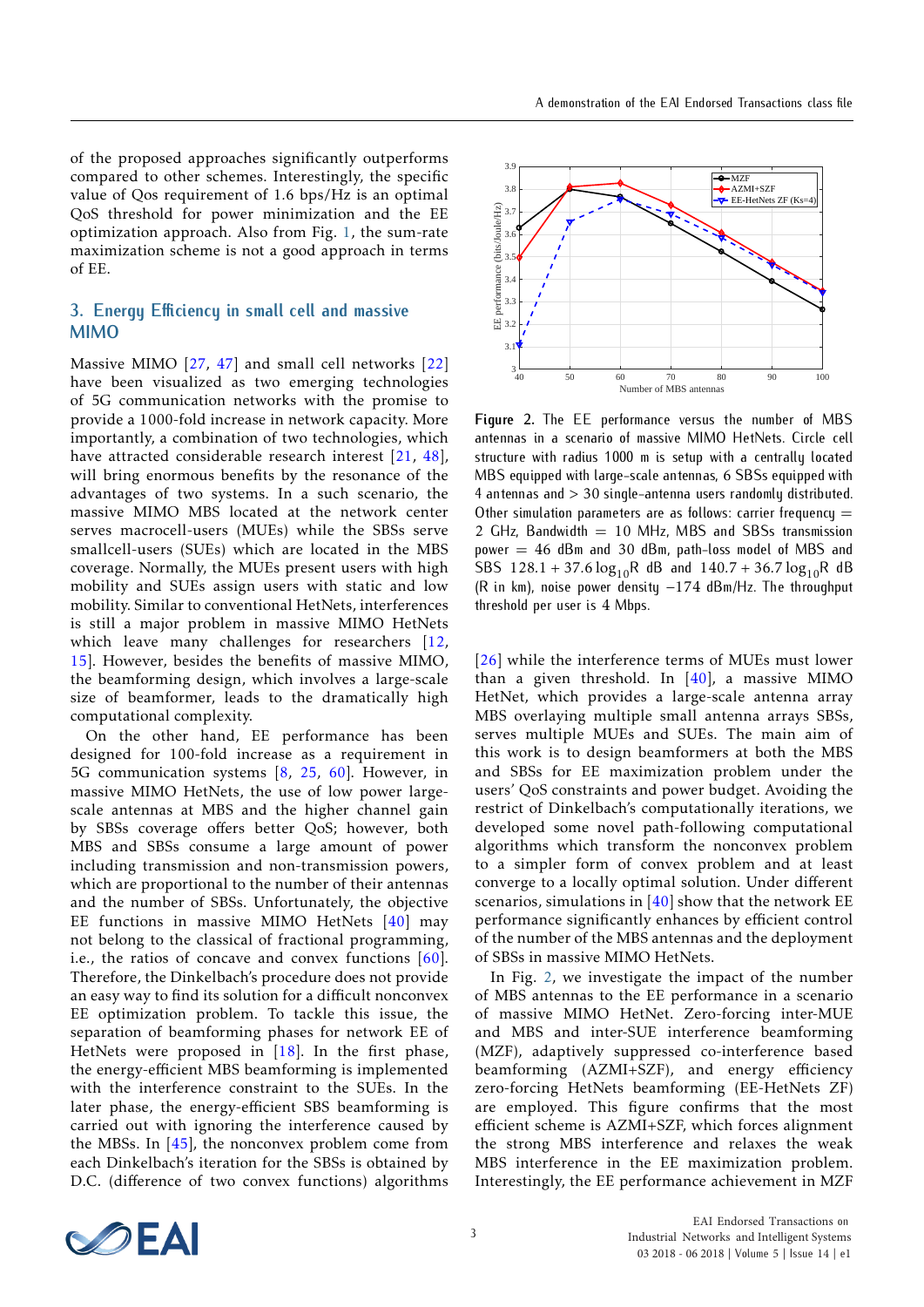<span id="page-3-0"></span>

**Figure 3.** The EE performance versus the total number of antennas in a HetNet scenario. Energy efficiency zero-forcing for HetNets and massive MIMO beamforming are employed. The throughput threshold per user is 4 Mbps.

and AZMI+SZF under massive MIMO HetNet scenario is maximum at  $N_M = 50$ , where their performance gap is clearly visualized. When the number of MBS antennas increases, the performance gap between massive MIMO HetNet beamforming and only HetNet beamforming closes to zero.

Next, instead of only using massive MIMO for maximizing EE performance, using massive MIMO HetNets offers significant benefit for the system EE as shown in Fig. [3.](#page-3-0) On the other hand, as we can see, the increasing of MBS antennas leads to a degradation of network EE in massive MIMO HetNets. This can be explained as the EE performance of massive MIMO system does not increase in MBS antennas while the power consumption corresponding to antenna number becomes domination, as Fig. [3](#page-3-0) shows. In contrast to the conventional spectral efficiency maximization, the overall network EE does not increase when the number of antennas grows up.

## **4. Energy Efficiency in Cell-free network**

Cell-free massive MIMO has been investigated as an emerging 5G technology in the wireless system because of its ability to provide good service to all users [\[33,](#page-5-28) [34\]](#page-5-29). As such system, a numerous low-powered and distributed APs serve a small number of single-antenna users are randomly located in a wide network area [\[24,](#page-5-30) [34\]](#page-5-29). In cell-free systems, the inter-cell interference is no longer the main problem that affects the spectral efficiency of wireless networks. Rather, the inter-user interference is a more important role in cell-free [\[34\]](#page-5-29). To this end, ZF precoding design is an efficient approach to deal with the term of multiuser interference [\[37\]](#page-6-8), although the implementation of ZF processing requires a higher complexity than conjugate beamforming [\[34\]](#page-5-29). With the existence of massive APs and multiple users in cell-free system, the efficient channel transmission estimation and backhaul control are also necessary for cell-free deployment [\[24\]](#page-5-30).

When a massive APs number in large-scale networks, EE performance in terms of bits/Joule becomes a major figure-of-merit [\[36,](#page-6-7) [37\]](#page-6-8) which does not consider in the literature of cell-free networks [\[24,](#page-5-30) [34\]](#page-5-29). It is important noted that the strategy of beamforming design is significantly necessary to improve the EE performance because of a huge paramount energy consumption to employ signal processing techniques in cell-free massive MIMO. In fact, the large proportion of used energy is exploited in downlink transmission power at APs, circuits power consumption and the utilized power of backhaul network [\[11\]](#page-5-31). In [\[37\]](#page-6-8), we provide a low-complexity EE maximization procedure using ZF precoding design and MMSE channel estimation under a general scenario of cell-free network. By the benefit of the proposed approach, the EE maximization problem is transformed into a low-complexity power allocation problem under multiple simple constraints. The proposed algorithm only need a few iterations to converge to a locally optimal solution of EE maximization problem.

In Fig. [4,](#page-4-0) we study the impact of the number of access points to the EE performance under imperfect channel estimation (IPCE) in a cell-free system. Maximizing EE approach with and without power control are considered. The power control scheme outperforms the equal power allocation in terms of EE performance for IPCE cases. For the case without power control, the optimal performance can be achieved 20 Mbits/Joule at  $M = 80$  whereas, the optimal performance can be achieved 32 Mbits/Joule at *M* = 60 for IPCE with the proposed algorithm. As the power consumption critically increases in APs number, although the use of more APs properly enhance spectral efficiency, but does not offer a better EE performance for cell-free network.

#### **5. Energy Efficiency in multi-cell massive MIMO**

One of potential 5G communication technology, which can promise high users' QoS standard, is called massive MIMO [\[27,](#page-5-19) [47\]](#page-6-10). With favorable propagation characteristics  $[47]$  and deterministic channel behavior  $[10, 54]$  $[10, 54]$  $[10, 54]$ , the low-complexity linear beamforming designs such as conjugate or ZF beamforming are easily performed in massive MIMO  $[35, 56, 58]$  $[35, 56, 58]$  $[35, 56, 58]$  $[35, 56, 58]$  $[35, 56, 58]$ . In our recent work $[41]$ , the optimal ZF beamforming for power allocation offers better performance compared to conjugate beamforming, meanwhile, these beamformers maintain the users' QoS under a limited power budget. However, in most of previous works [\[27,](#page-5-19) [31,](#page-5-4) [56,](#page-6-12) [58\]](#page-6-13), massive MIMO is properly applied to serve smaller numbers of users by a large array of low-power transmit antennas under QoS

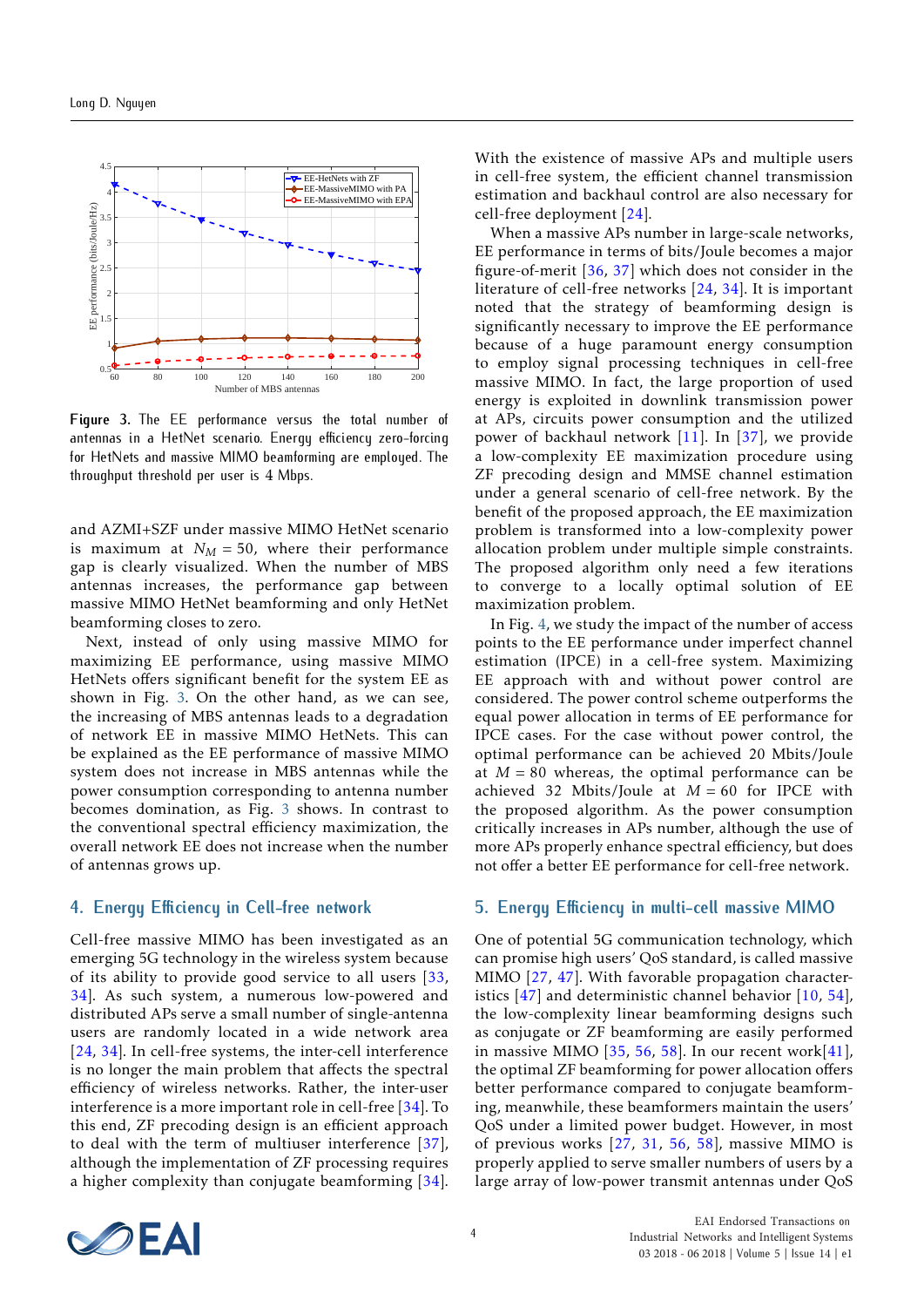<span id="page-4-0"></span>

**Figure 4.** The average EE performance versus the number of access points. A wrapped around cell structure with  $1 \times 1$  km<sup>2</sup> is setup with 16 single-antenna users randomly distributed. The coefficient models of large-scale fading is as COST Hata model. The carrier frequency  $f_c = 1.9$  GHz, bandwidth  $B = 20$ MHz,  $\tau = 200$ , maximum transmit power of each AP and user are 200 and 100 mW. The noise power at the receivers is  $N_0 = 290 \times \kappa \times B \times NF$ , where  $\kappa$  and *NF* are Boltzmann constants and noise figure at 9 dB.

requirement. To support more users, massive MIMO must change its transmission schedule to provide a service-wise for many users. One of the wise strategies is to divide transmission schedule into small fragments within fraction times, and thus, small numbers of users are allocated and arranged to serve in a time fraction [\[42,](#page-6-9) [43\]](#page-6-23).

On the other hand, the beamforming design for many users usually results in ill-conditioning of the channel matrices in ZF beamforming. To overcome this issue, the regularized zero-forcing (RZF) beamforming is provided [\[44,](#page-6-24) [56\]](#page-6-12). The biggest obstacle in employing RZF is that they cannot completely align the interuser interference and this leads more computational complexity of designing RZF beamforming in massive MIMO. Furthermore, the important issue of massive MIMO is that the closed packed of small space transmit antennas of massive MIMO system creates the antennas' spatial correlation. As a result, the spatially correlated of large-scale antenna arrays, which causes the lowered rank of the channel matrices, badly affect the spectral efficiency of massive MIMO [\[1,](#page-5-32) [50\]](#page-6-25).

For discussion of these issues above, in [\[42\]](#page-6-9), we propose a novel beamforming design for the maximizing EE problem in the multicell massive MIMO. First of all, the network EE performance is defined as the ratio of the total information throughput and the total energy consumption [\[6,](#page-5-33) [60\]](#page-6-19). Secondly, to satisfy users' QoS requirement and minimize the transmit power, ZF and RZF beamforming design are exploited via new path-following procedures for EE

<span id="page-4-1"></span>

**Figure 5.** EE performance of a three-cell network versus the number of users per cell. Hexagonal cell structure with radius 1 km is setup with a centrally located BS equipped with  $8 \times 8$  uniform planar array of antennas. Standard exponential correlation model is assumed to implement antenna spatial correlation with correlation factor of 0*.*9. Other simulation parameters are as follows: carrier frequency  $= 2$  GHz, Bandwidth  $= 10$  MHz, BS transmission power  $= 46$  dBm, path-loss model  $128.1 + 37.6 \log_{10} R$  dB (R in km), noise power density -174 dBm/Hz.

maximization problem under practical massive MIMO scenarios. Thirdly, a wise strategy of time-fraction transmission schedule is proposed to serve as many as possible under users' QoS. This scheme requires the higher complexity of beamforming design which is addressed by a proposed algorithm as shown in [\[42\]](#page-6-9).

Next, we investigate the EE performance of a multicell massive MIMO system under the impact of the number of users in Fig. [5.](#page-4-1) ZF beamforming with and without optimal fractional time transmission is employed. As we can see, TF-wise beamforming schemes can serve higher numbers of UEs with higher EE achievement than that for conventional ZF beamforming. In fact, conventional ZF beamformers only can serve up to 54 UEs, meanwhile, TF-wise ZF beamforming is able to serve at least 80 UEs for  $\rho = 0.9$ for both QoS standards, i.e., 0*.*4 and 1 bps/Hz.

#### **6. Conclusions**

This paper has proposed the novel resource allocation schemes (hybrid resource management) for EE maximization problem in the emerging scenarios of the wireless networks, i.e., small cell, massive MIMO, massive MIMO HetNets and cell-free. Besides, the necessary constraints of QoS threshold and power budget are guaranteed while the objective EE function in terms of bits/Joule/Hz is optimized. Each of scenario is carefully considered and simulated by numerical results.

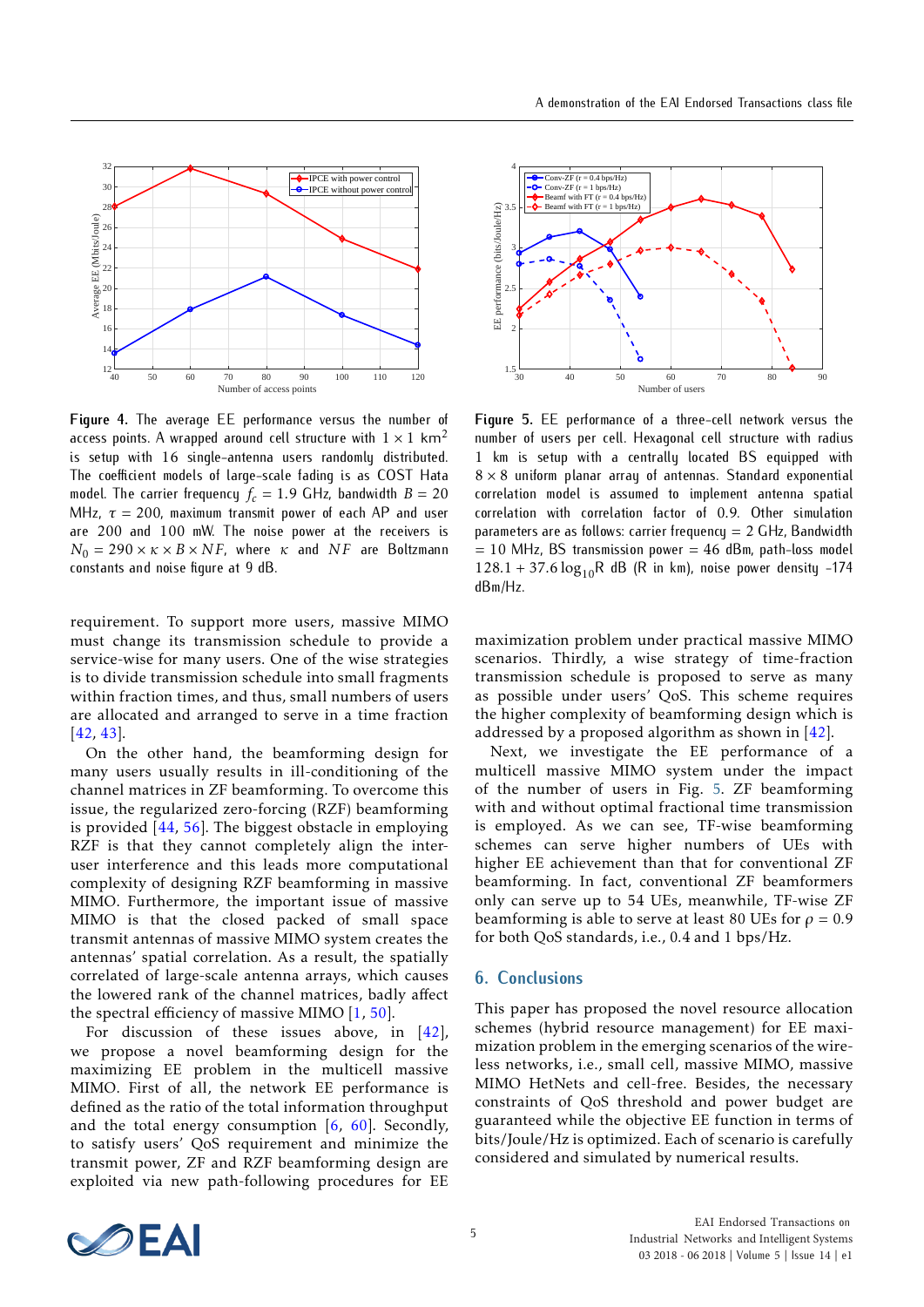#### **References**

- <span id="page-5-32"></span>[1] Adhikary, A., Nam, J., Ahn, J. Y. and Caire, G. [2013], 'Joint spatial division and multiplexing - the large-scale array regime', *IEEE Trans. Inf. Theory* 59(10), 6441–6463.
- <span id="page-5-6"></span>[2] Andrews, J. [2013], 'Seven ways that HetNets are a cellular paradigm shift', 51(3), 136–144.
- <span id="page-5-13"></span>[3] Bjornson, E., Kountouris, M. and Debbah, M. [2013], Massive MIMO and small cells: improving energy efficiency by optimal soft-cell coordination, *in* 'ICT', pp. 1–5.
- <span id="page-5-14"></span>[4] Bjornson, E., Sanguinetti, L. and Kountouris, M. [2016], 'Deploying dense networks for maximal energy efficiency: Small cells meet massive MIMO', *IEEE J. Selec. Areas Commun.* 34(4), 832–847.
- <span id="page-5-2"></span>[5] Boyd, S. and Vandenberghe, L. [2004], *Convex optimization*, Cambridge university press.
- <span id="page-5-33"></span>[6] Buzzi, S., I, C.-L., Klein, T. E., Poor, H. V., Yang, C. and Zappone, A. [2016], 'A survey of energy-efficient techniques for 5G networks and challenges ahead', *IEEE J. Select. Areas Commun.* 34(4), 697–709.
- <span id="page-5-11"></span>[7] Cavalcante, R. L. G., Stanczak, S., Schubert, M., Eisenlatter, A. and Turke, U. [2014*a*], 'Toward energyefficienct 5G wireless communications technologies', *IEEE Signal Process. Magazine* 13(11), 24–34.
- <span id="page-5-24"></span>[8] Cavalcante, R., Stanczak, S., Schubert, M., Eisenlatter, A. and Turke, U. [2014*b*], 'Toward energy-efficienct 5G wireless communications technologies', *IEEE Signal Process. Mag.* 13(11), 24–34.
- <span id="page-5-9"></span>[9] Chandrasekhar, V., Kountouris, M. and Andrews, J. G. [2009], 'Coverage in multi-antenna two-tier networks', *IEEE Trans. Wireless Commun.* 8(10), 5314–5327.
- <span id="page-5-5"></span>[10] Couillet, R. and Debbah, M. [2011], *Random Matrix Methods for Wireless Communications,*, Cambridge, U.K.: Cambridge Univ. Press.
- <span id="page-5-31"></span>[11] Dai, B. and Yu, W. [2016], 'Energy efficiency of downlink transmission strategies for cloud radio access networks', *IEEE J. Sel. Areas Commun.* 34(4), 1037–1050.
- <span id="page-5-22"></span>[12] Dhillon, H. S., Kountouris, M. and Andrews, J. G. [2013], 'Downlink MIMO HetNets: modeling, ordering results and performance analysis', 12(10), 5208–5222.
- <span id="page-5-17"></span>[13] Dinkelbach, W. [1967], 'On nonlinear fractional programming', *Management Science* 13(7), 492–498.
- <span id="page-5-10"></span>[14] Fehske, A., Fettweis, G., Malmodin, J. and Biczok, G. [2011], 'The global footprint of mobile communications: The ecological and economic perspective', *IEEE Commun. Mag.* 49(8), 55–62.
- <span id="page-5-23"></span>[15] Ghosh et al, A. [2012], 'Heterogeneous cellular networks: from theory to practice', *IEEE Commun. Mag.* 50(6), 54– 64.
- <span id="page-5-0"></span>[16] Hasan, Z., Boostanimehr, H. and Bhargava, V. K. [2011], 'Green cellular networks: A survey, some research issues and challenges', *IEEE Commun. Surveys Tuts.* 13(4), 524– 540.
- <span id="page-5-18"></span>[17] He, S., Huang, Y., Jin, S. and Yang, L. [2013], 'Coordinated beamforming for energy efficient transmission in multicell multiuser systems', *IEEE Trans. Commun.* 61(12), 4961–4971.
- <span id="page-5-26"></span>[18] He, S., Huang, Y., Wang, H., Jin, S. and Yang, L. [2014], 'Leakage-aware energy-efficient beamforming for heterogeneous multicell multiuser systems', *IEEE J. Sel.*

*Areas Commun.* 32(6), 1268–1281.

- <span id="page-5-3"></span>[19] Hoang, T. M., Duong, T. Q., Suraweera, H. A., Tellambura, C. and Poor, H. V. [2015], 'Cooperative beamforming and user selection for improving the security of relay-aided systems', *IEEE Transactions on Communications* 63(12), 5039–5051.
- <span id="page-5-7"></span>[20] Hossain, E., Rasti, M., Tabassum, H. and Abdelnasser, A. [2014], 'Evolution toward 5G multi-tier cellular wireless networks: An interference management perspective', 21(3), 118–127.
- <span id="page-5-21"></span>[21] Hoydis, J., Hosseini, K., Brink, S. t. and Debbah, M. [2013], 'Making smart use of excess antennas: Massive MIMO, small cells, and TDD', *Bell Labs Technical J.* 18(2), 5–21.
- <span id="page-5-20"></span>[22] Hoydis, J., Kobayashi, M. and Debbah, M. [2011], 'Green small-cell networks', *IEEE Veh. Technol. Mag.* 6(1), 37–43.
- <span id="page-5-12"></span>[23] I, C., Rowelll, C., Han, S., Xu, Z., Li, G. and Pan, Z. [2014], 'Toward green and soft: a 5G perspective', *IEEE Commun. Magazine* 13(2), 66–73.
- <span id="page-5-30"></span>[24] Interdonato, G., Ngo, H. Q., Larsson, E. G. and Frenger, P. [2016], How much do downlink pilots improve cell-free massive MIMO?, *in* 'Proc. IEEE GLOBECOM', pp. 1–7.
- <span id="page-5-25"></span>[25] Isheden, C., Chong, Z., Jorswieck, E. and Fettweis, G. [2012], 'Framework for link level energy efficiency optimization with informed transmitter', *IEEE Trans. Wireless Commun.* 11(8), 2946–2957.
- <span id="page-5-27"></span>[26] Kha, H. H., Tuan, H. D. and Nguyen, H. H. [2012], 'Fast global optimal power allocation in wireless networks by local D.C. programming', *IEEE Trans. Wireless Commun.* 11(2), 510–515.
- <span id="page-5-19"></span>[27] Larsson, E. G., Edfors, O., Tufvesson, F. and Marzetta, T. L. [2014], 'Massive MIMO for next generation wireless systems', *IEEE Commun. Mag.* 52(2), 186–195.
- <span id="page-5-15"></span>[28] Li, J., Bjornson, E., Svensson, T., Eriksson, T. and Debbah, M. [2015], 'Joint precoding and load balancing optimization for energy-efficient heterogeneous networks', *IEEE Trans. Wireless Commun.* 14(10), 5810–5822.
- <span id="page-5-8"></span>[29] Li, Q., Niu, H., Papathanassiou, A. and Wu, G. [2014], '5G network capacity: Key elements and technologies', *IEEE Veh. Technol. Mag.* 9(1), 71–78.
- <span id="page-5-16"></span>[30] Liao, W.-C., Hong, M., Liu, Y.-F. and Luo, Z.-Q. [2014], 'Base station activation and linear transceiver design for optimal resource management in heterogeneous networks', 62(15), 3939–3952.
- <span id="page-5-4"></span>[31] Marzetta, T. L. [2010], 'Noncooperative cellular wireless with unlimited numbers of base station antennas', *IEEE Trans. Wireless Commun.* 9(11), 3590–3600.
- <span id="page-5-1"></span>[32] Nasir, A. A., Tuan, H. D., Duong, T. Q. and Poor, H. V. [2017], 'Secure and energy-efficient beamforming for simultaneous information and energy transfer', *IEEE Transactions on Wireless Communications* 16(11), 7523– 7537.
- <span id="page-5-28"></span>[33] Nayebi, E., Ashikhmin, A., Marzetta, T. L. and Yang, H. [2015], Cell-free massive MIMO systems, *in* 'Proc. 49th Asilomar Conference on Signals, Systems and Computers', pp. 695–699.
- <span id="page-5-29"></span>[34] Ngo, H., Ashikhmin, A., Yang, H., Larsson, E. and Marzetta, T. [2015 (in press)], 'Cell-free massive MIMO versus small cells', *IEEE Trans. on Wireless Commun.* PP(99), 1–1.